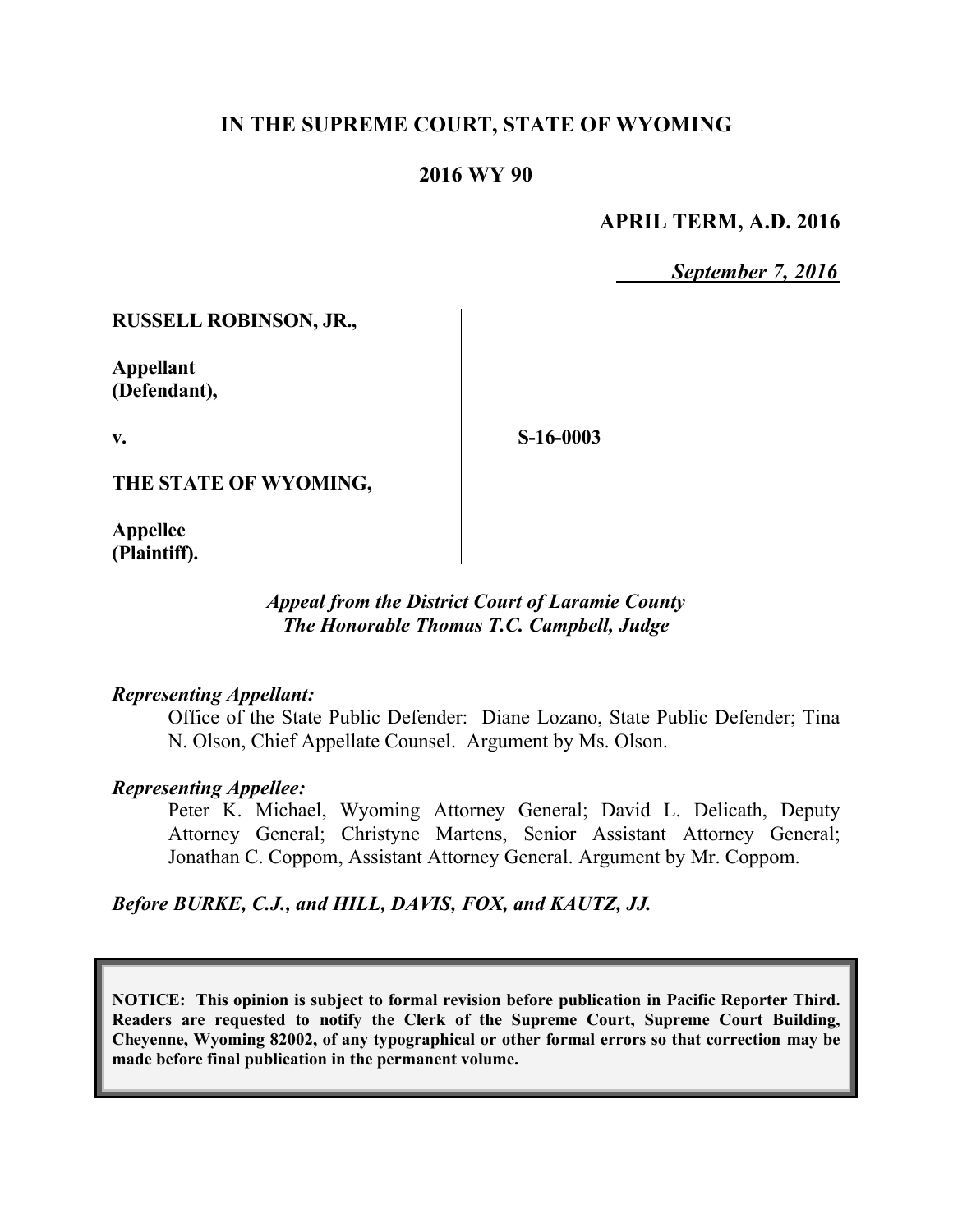**DAVIS**, Justice.

l

[¶1] Appellant Russell Robinson Jr. disagrees with a district court's decision to revoke his probation. He contends that the district court erred at both the adjudicatory and dispositional phases of the probation revocation process. We affirm the revocation and imposition of his sentences.

#### **ISSUES**

[¶2] Appellant raises three issues, which we have rephrased to more precisely reflect the record and determinations of the district court:

1. Did the district court abuse its discretion during the adjudicatory phase of the probation revocation hearings by concluding that Robinson had violated several conditions of his probation?

2. Was it plain error to receive hearsay evidence during the adjudicatory phase of the probation revocation process?

3. Did the district court err in not reinstating Robinson's probation during the dispositional phase of the probation revocation process?

## **FACTS**

[¶3] Pursuant to a plea agreement, Robinson pled no contest to one count of sexual battery, a misdemeanor, in violation of Wyo. Stat. Ann. § 6-2-313 (LexisNexis 2015) and to one count of false imprisonment, also a misdemeanor, in violation of Wyo. Stat. Ann. § 6-2-203(a) (LexisNexis 2015). Because the plea was one of no contest, Robinson was not required to provide a factual basis himself.<sup>1</sup>

[¶4] Robinson was sentenced to one year incarceration on each count, to be served consecutively, but the district court suspended execution of that sentence in favor of one year of supervised probation on each count, which would result in two years of probation. The probation conditions of the judgment and sentence required Robinson to sign a probation agreement, remain employed, submit to a sex offender evaluation, and complete any subsequently recommended sex offender counseling.

<sup>&</sup>lt;sup>1</sup> "The purpose of a no contest or *nolo contendere* plea is to protect the defendant from use of the plea against him in a later civil proceeding." *Balderson v. State*, 2013 WY 107, ¶ 8 n.2, 309 P.3d 809, 811 n.2 (Wyo. 2013). The factual basis for the plea was provided to the satisfaction of the court and counsel by the original information and supporting affidavit, which charged first degree sexual assault.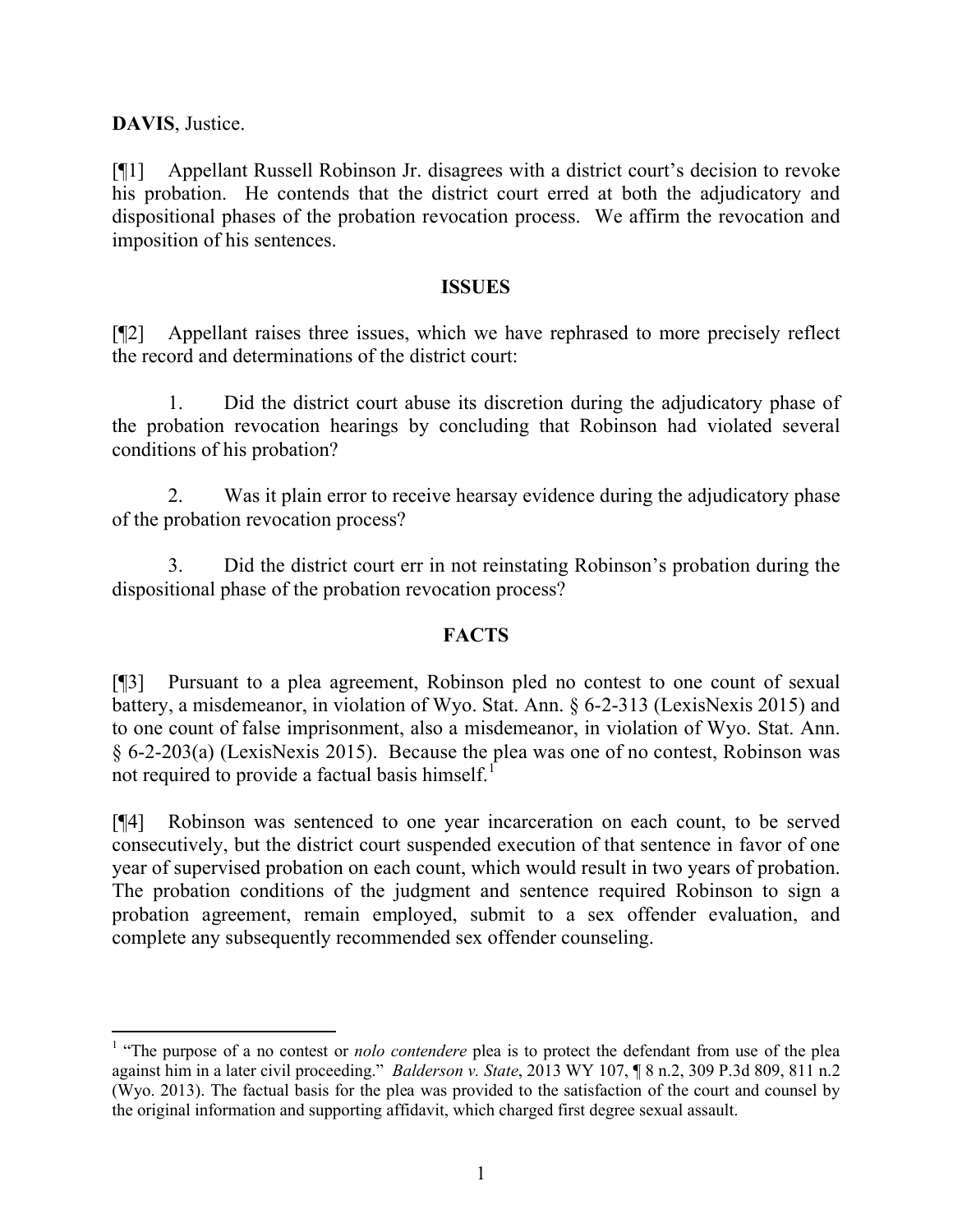[¶5] Robinson also signed a sex offender probation agreement with the Wyoming Department of Corrections. It contained greater detail concerning the conditions in the judgment and sentence. It stated in pertinent part that he would:

> 16. . . . [S]ubmit to sex offender evaluation by a Sex Offender Therapist approved by my Agent and will successfully complete any recommended treatment at my own expense. I will comply with all requirements and actively participate in treatment until released by my treatment provider. Furthermore, I will not miss individual or group therapy without the prior permission of my Agent or Sex Offender Therapist.

> > \* \* \*

18. . . . [S]ubmit to, participate in, and pay for sex offender assessment including, but not limited to, polygraph examinations at the request of my Agent or Sex Offender Therapist.

\* \* \*

22. . . . [R]emain gainfully employed and support my dependents in an occupation determined appropriate by my Agent, in conjunction with my Sex Offender Therapist, unless approved otherwise due to a disability or other circumstances.

23. . . . [W]ill not begin new employment or change existing employment until given prior approval by my Agent and I will immediately notify my Agent if I am disciplined, terminated or dismissed from work for any reason.

Robinson initialed each provision of the agreement, and signed it at the end.

[¶6] A few months later, the State filed a petition to revoke Robinson's probation. In support of the petition, an affidavit from Robinson's probation agent, Salli Perryman, was attached. The affidavit asserted, *inter alia*, that Robinson (1) "failed to report loss of employment to his [probation agent]," (2) "failed to submit to, participate in and pay for a polygraph examination" and (3) "failed to enroll in Sex Offender Treatment." Robinson denied the allegations set forth in the petition.

 $[$ [[7] In accordance with W.R.Cr.P. 39(a)(5), an adjudicative hearing was held, and the State called Ms. Perryman as its only witness. She explained Robinson's failures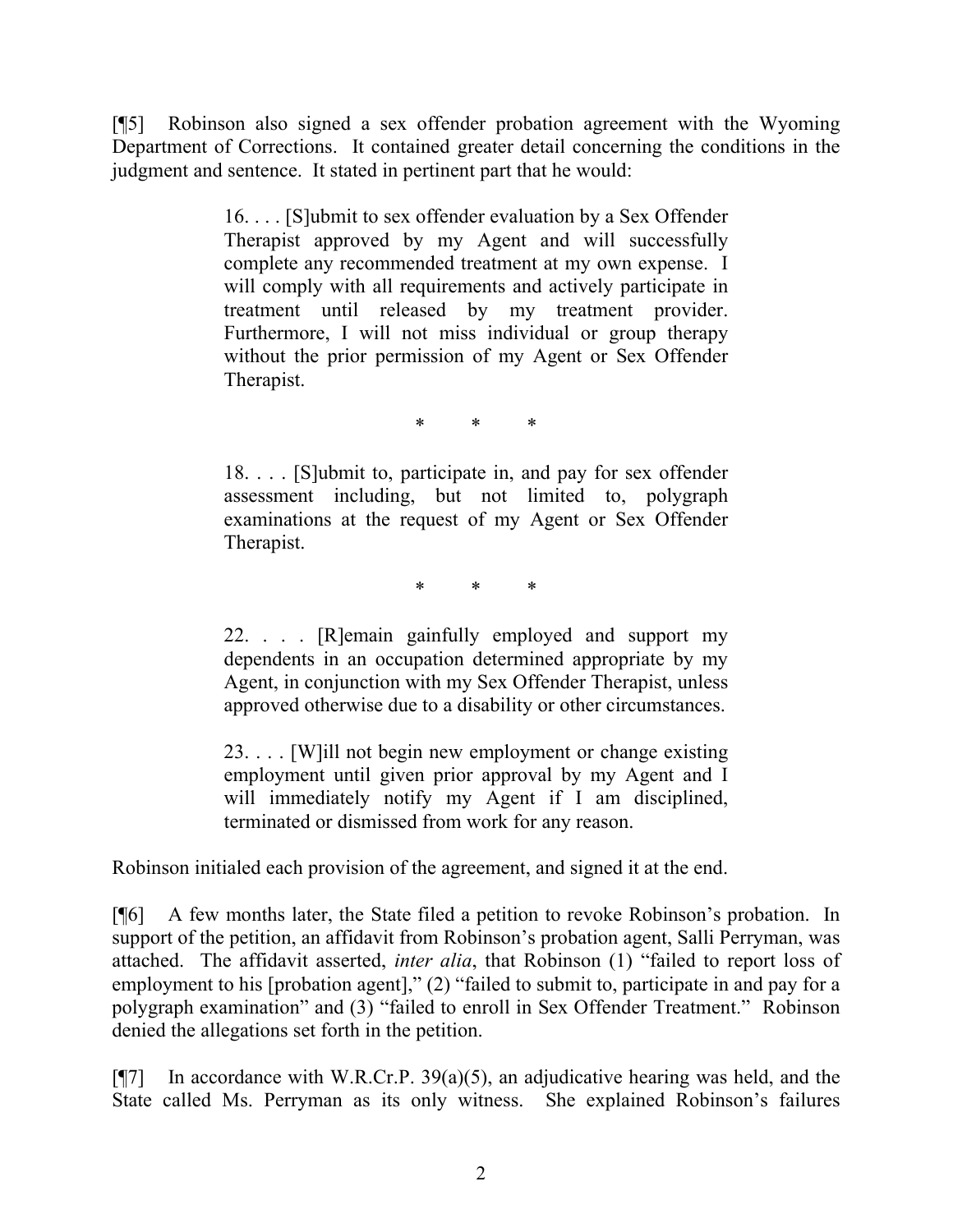concerning the sex offender evaluation, submitting to a polygraph test, and confirming his employment. With respect to Robinson's sex offender evaluation, Ms. Perryman testified:

> Q. [Prosecutor] What gave rise to the allegation wherein you assert that he has failed to complete his sex offender treatment?

> A. [Ms. Perryman] When he came in to meet with me on July 9<sup>th</sup>, he denied his offense, so I referred him to our sex offender therapist, Chuck Mueller.

> Q. And who completes a sex offender treatment program, if you will, with an individual defendant?

A. Who completes it?

Q. Who signs them up for that, does an evaluation?

A. I make the referral, and then Chuck Mueller does the evaluation.

Q. Okay. So did the evaluation take place?

A. Yes.

Q. Okay. And what part of the process, as alleged in paragraph 4 of the affidavit wherein you allege he failed to enroll in sex offender treatment, why do you assert that?

A. I assert that because he went and met with Chuck Mueller. He denied that he committed the offense. Because he denied that he committed his offense, Chuck Mueller has nothing to treat, so because of that, he cannot enroll in sex offender treatment.

Q. Okay. So that's the basis – that part of his sentence, his judgment and sentence is at a standstill in other words?

A. Correct.

Q. And you had recited that that was a condition of his judgment and sentence that was signed by this Court?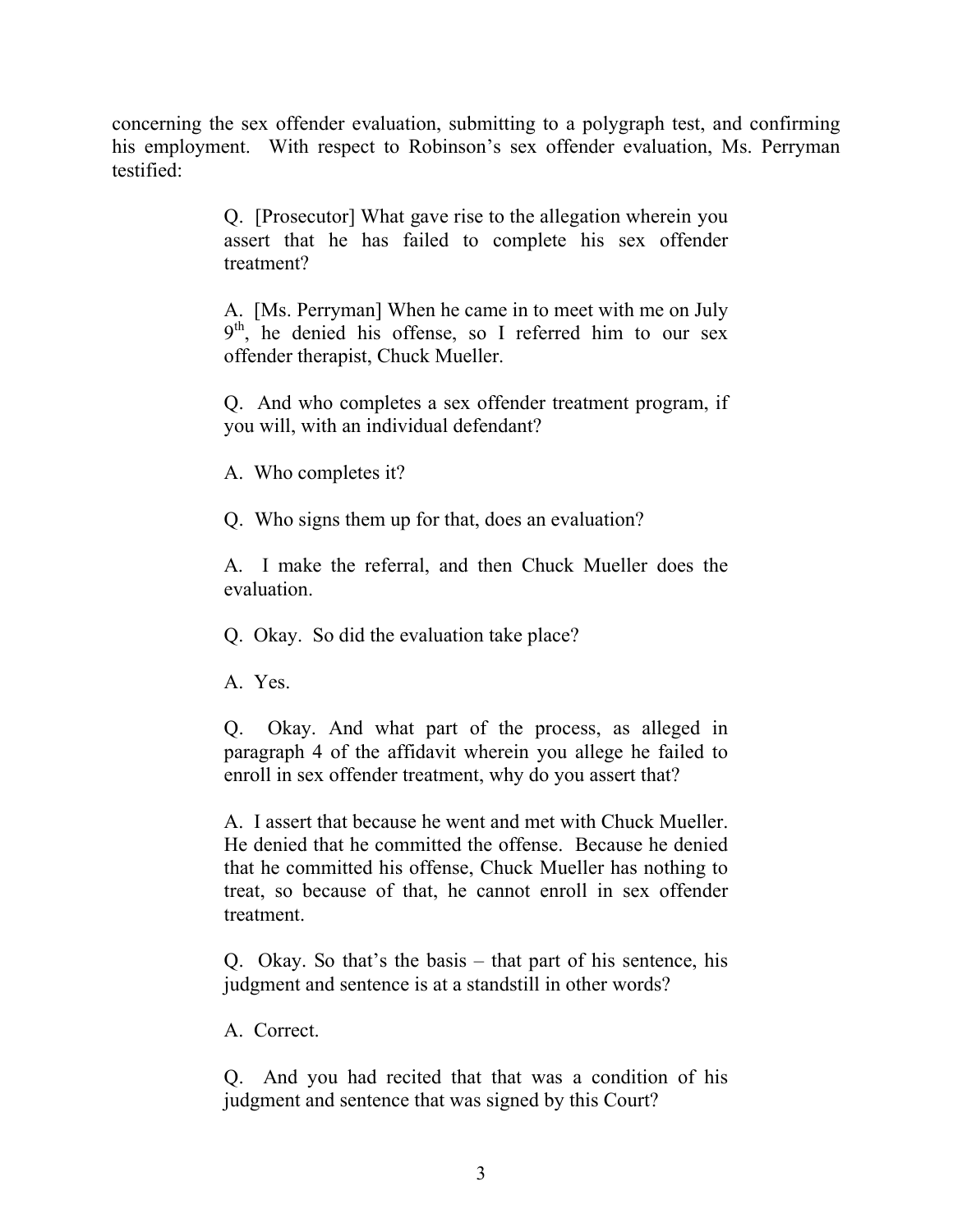A. Yes.

[¶8] Because Robinson denied committing the offenses he had pled to, and could not therefore enroll in sex offender treatment, he was referred for a polygraph examination, as expressly provided for in the probation agreement. *See supra*, ¶5. Ms. Perryman explained:

> Q. [Prosecutor] Okay. What steps do you take as a probation agent in an instance like this wherein somebody does not successfully enroll in sex offender treatment?

> A. [Ms. Perryman] What we do is re-refer them for an instant offense polygraph, which is a polygraph over their offense, and then based on the outcome of that, we take a step either to return them back to treatment, or for further assessment.

> Q. Okay. And is that requirement articulated in any of these documents?

A. Yes

Q. Okay. Which document?

A. It is articulated in the Probation and Parole agreement, condition number 18.

[¶9] Ms. Perryman testified that she made three attempts to have Robinson take a polygraph, all of which were unsuccessful. On the first attempt, she provided Robinson notice of the appointment several days in advance; however, at the appointment Robinson said that he was in too much pain and could not stay because he had a doctor's appointment scheduled. As a result, the polygraph was rescheduled, and Ms. Perryman asked him to bring documentation showing that he did in fact have a medical appointment. Robinson never provided that documentation.

[¶10] At the second attempt, Robinson called the morning of the scheduled examination and left a message saying he was too sick to attend. Ms. Perryman asked him to provide documentation of medical services he received for his illness that day, which he never did.

[¶11] The polygraph was then rescheduled a third time. For two weeks Ms. Perryman tried to contact Robinson and confirm that he was indeed going to show up at the scheduled time and date. He never returned her calls. Two days before the scheduled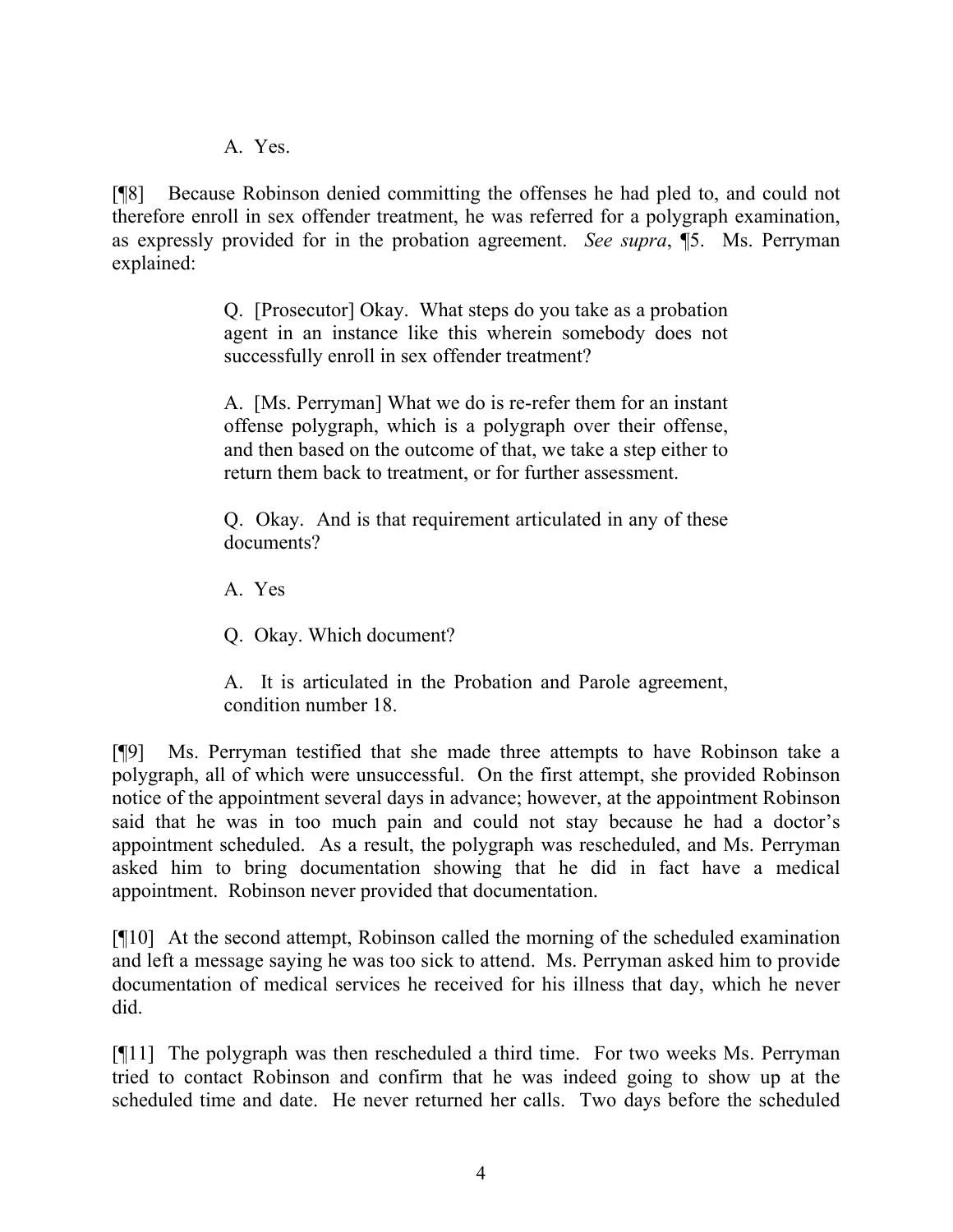appointment, Ms. Perryman went to his house to confirm the date and time. Robinson was home, and Ms. Perryman was able to speak with him and assure that he knew of the appointment. Robinson prophetically told her that he would be sick in two days and unable to take the polygraph at that time. Ms. Perryman asked for any kind of medical documentation regarding his approaching sickness, a request that went unfulfilled.

[¶12] In the end, Robinson did provide some emergency room documentation of his visits there, but those visits were on days other than when the polygraphs had been scheduled. In other words, he never provided medical documentation of illness on any of the three days he was scheduled to take the polygraph.

[¶13] With respect to Robinson's failure to maintain employment, Ms. Perryman testified that Robinson told her he was employed as the general manager at a grocery store. In accordance with her normal procedure, Ms. Perryman repeatedly requested proof of employment such as a pay stub or other documentation, which Robinson never provided. Because Robinson did not comply with the request, Ms. Perryman called the grocery store. She asked to speak with the human resources hiring manager, who informed her that they had never had an employee with Robinson's name.

[¶14] Based upon this evidence presented at the adjudicatory phase, the district court concluded that the State had proved the allegations in the petition by a preponderance of the evidence. Specifically, it determined Robinson had violated the terms of his probation because he failed to prove that he maintained employment and repeatedly failed to submit to a polygraph. $2$  The district court explained its decision as follows:

> As to the employment allegation, he lied to a probation officer. That's the evidence in front of me. More than once, and perhaps a wholesale lie, if what we heard secondhand from an employer turned out to be the case. You are not supervisable, or at least you're not a primary candidate for supervision if you are not honest with the agent.

> > \* \* \*

As to the second allegation that he participated – you say he participated, he went there. The State  $\sin^2 t - \sin^2 t$ denying what you argued, that he showed up. But there's a reason, and it actually stems from law developed in the Wyoming Supreme Court, out of this jurisdiction, I think,

l

<sup>2</sup> Ms. Perryman was evidently unfamiliar with *Neidlinger v. State*, 2007 WY 204, 173 P.3d 376 (Wyo. 2007), which we discuss at length below. Although she (and perhaps the prosecutor) evidently believed that Robinson's probation could be revoked for failing to admit conduct which would permit sex offender treatment, the district court did not rely on his denial of misconduct when it adjudicated him.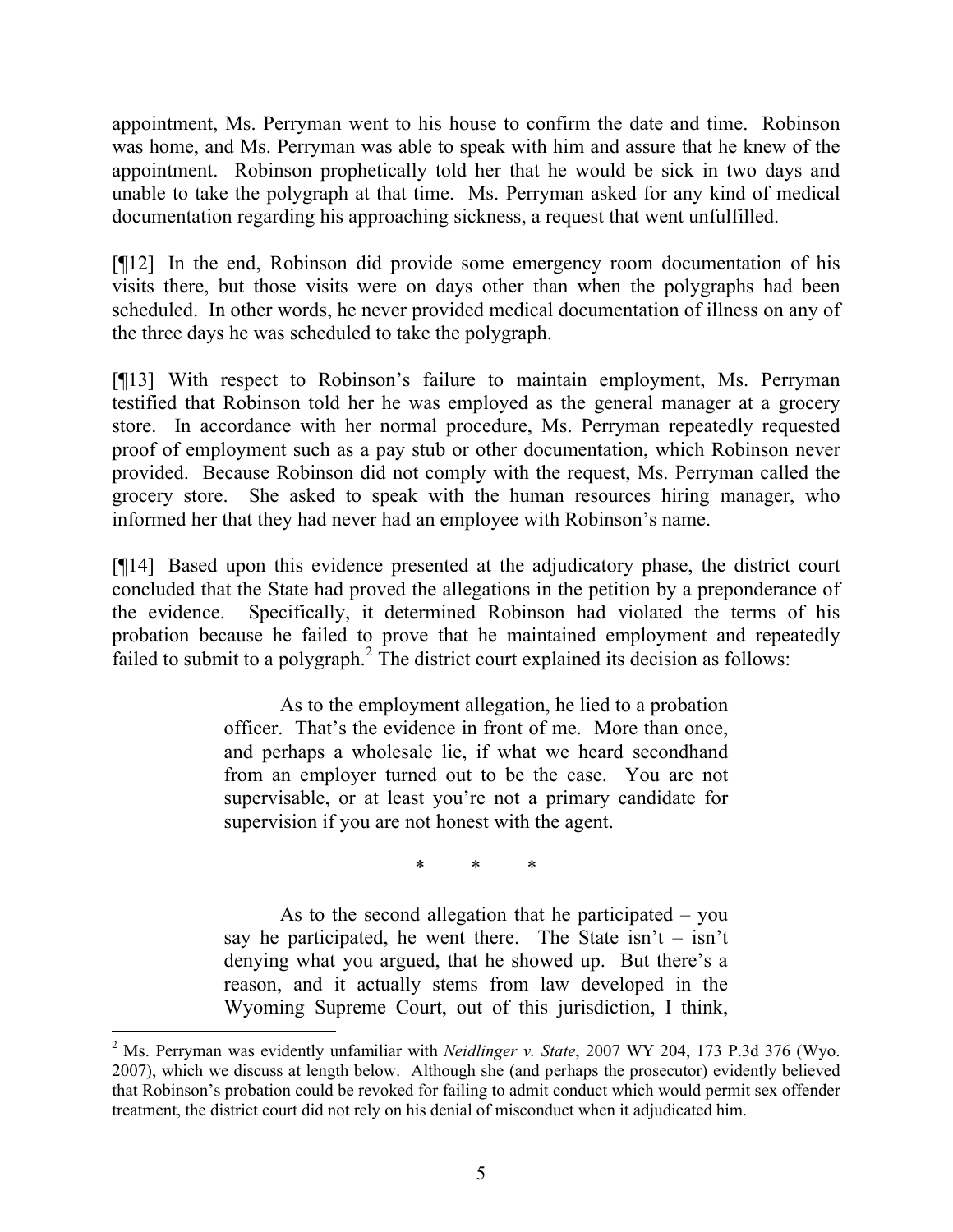why the polygraph is a separate requirement of the probation . . . . [P]rosecutors and defense attorneys . . . make agreements often to avoid victim testimony, for instance, to get past bad memories or drunken conduct by the Defendant. Whatever you do, you do.

I'm here on the record, however, of a no contest plea. I reviewed the transcript [of the plea hearing], and I went into detail with Mr. Robinson about what a no contest plea meant and what it is used for. It arose actually at an odd place in our proceeding, because at the time, I think they had come in with a guilty plea sort of agreement, but he pled no contest instead. I reviewed that colloquy, back and forth between myself and Mr. Robinson at the time of the change of plea, and of course, the sentencing proceeding where we talked about the order that would be imposed.

So I find he's been completely informed of all the consequences. And the polygraph, as I mentioned, is a separate condition because of that case law. Individuals, once all of you have used your reasons and employed your negotiating skills, you come to agreements, but sex offender treatment requires acknowledgment of the conduct, and a no contest plea doesn't provide a factual basis, so there is no acknowledgment. But if the therapist gets it, or the evaluator gets no admission of the conduct, he has failed in the treatment.

Now, over the years, this additional condition has been added to sort of catch this. In other words, you've got to take a polygraph in the end game, and that's going to determine for us – short of revocation, that will determine for the agents whether or not to hold someone to the sex offender evaluation.

The emergency room sickness, or a blood clot here or there, after the fact information supplied, wasn't the point at all, and at one point, two days before the third meeting, the agent had to find him. Now, at that point, as I did this, a couple months in – not even a couple of months in from sentencing, his agent finds him, tells him – makes sure he knows about the appointment, and what happens? He tells her then and there that two days from now I'm too sick.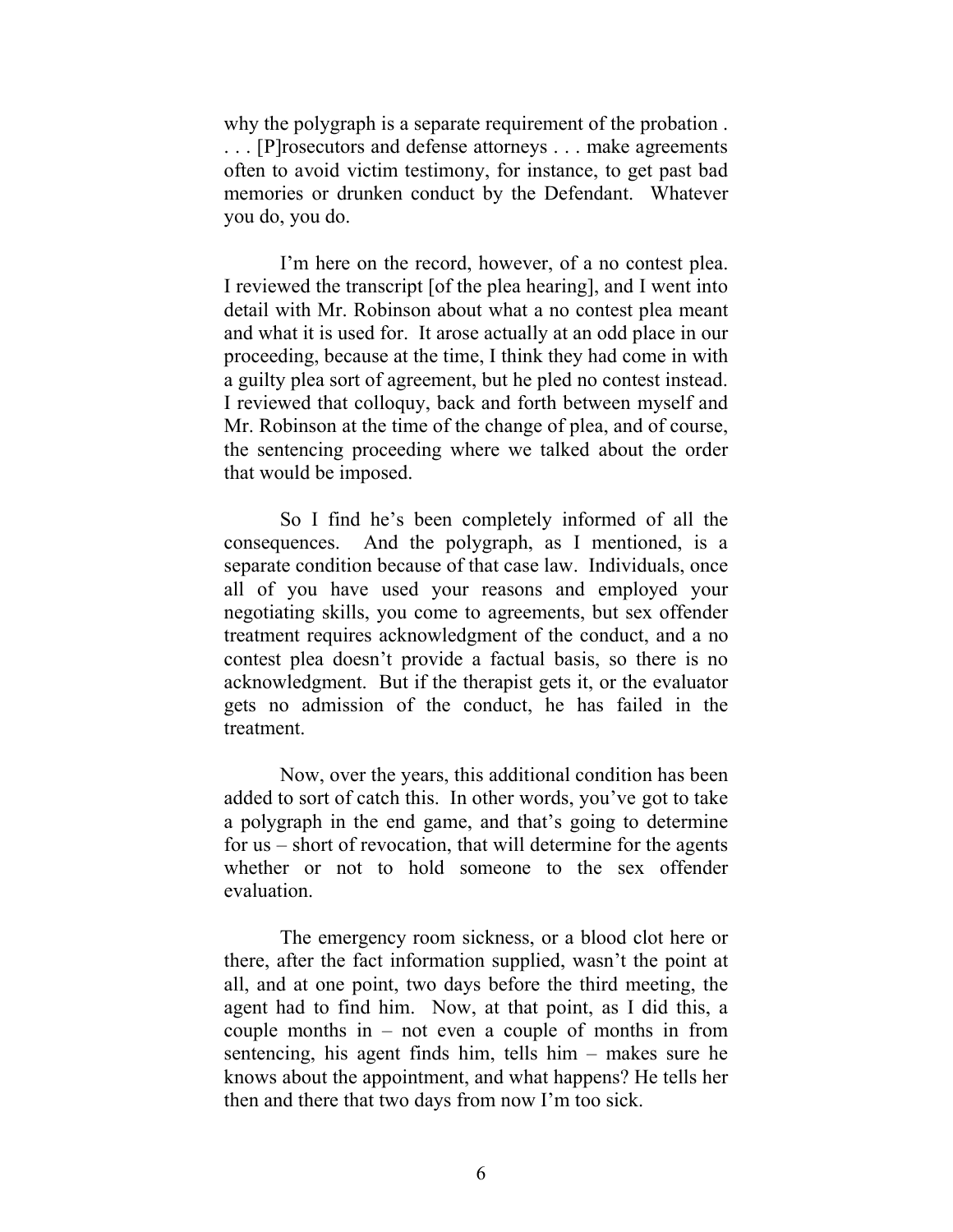She, of course, wrote to the District Attorney, because she was – perhaps didn't believe. It's not for her believing or not believing. He didn't testify. She did. Secondhand what I know and I believe that when confronted, he had no current medical excuse, maybe for any of them, the exact dates, but even if I gave him the benefit of the doubt of being sick during the period, being confronted two days before it, your freedom being at stake, that's an act of decision making by Mr. Robinson about complying with at least the third exam, and he clearly violated that provision as well.

And any of those standing alone would be sufficient and would result in revocation, and this will. His probation must be revoked, and consideration of disposition is next.

[¶15] At the disposition hearing, the district court considered whether to impose Robinson's sentence or whether to continue him on some form of probation with additional conditions or perhaps community corrections. The State maintained that Robinson should be incarcerated because he willfully failed to comply with the conditions of his probation.

[¶16] For his part, Robinson's attorney explained that Robinson had become compliant after the fact. That is, during the interval between the adjudicatory and dispositional phases, Robinson took the polygraph and attended several sessions of sex offender treatment.<sup>3</sup> Robinson was given a chance to make a statement, which he chose to do. The dispositional hearing transcript reflects as follows in relevant part:

> [District Court] Mr. Robinson, you're not required to say anything, but you may say something on your behalf if you wish. Go ahead.

> [Robinson] Your honor, I have participated in the classroom, and I have admitted to what I did in my classes.

> > \* \* \*

[District Court] Well, that's too much of a factual difference.

[Robinson] Sorry.

<sup>&</sup>lt;sup>3</sup> The district court acknowledged that the truthfulness of answers given during the polygraph was irrelevant and what mattered was instead whether he showed up and took the test.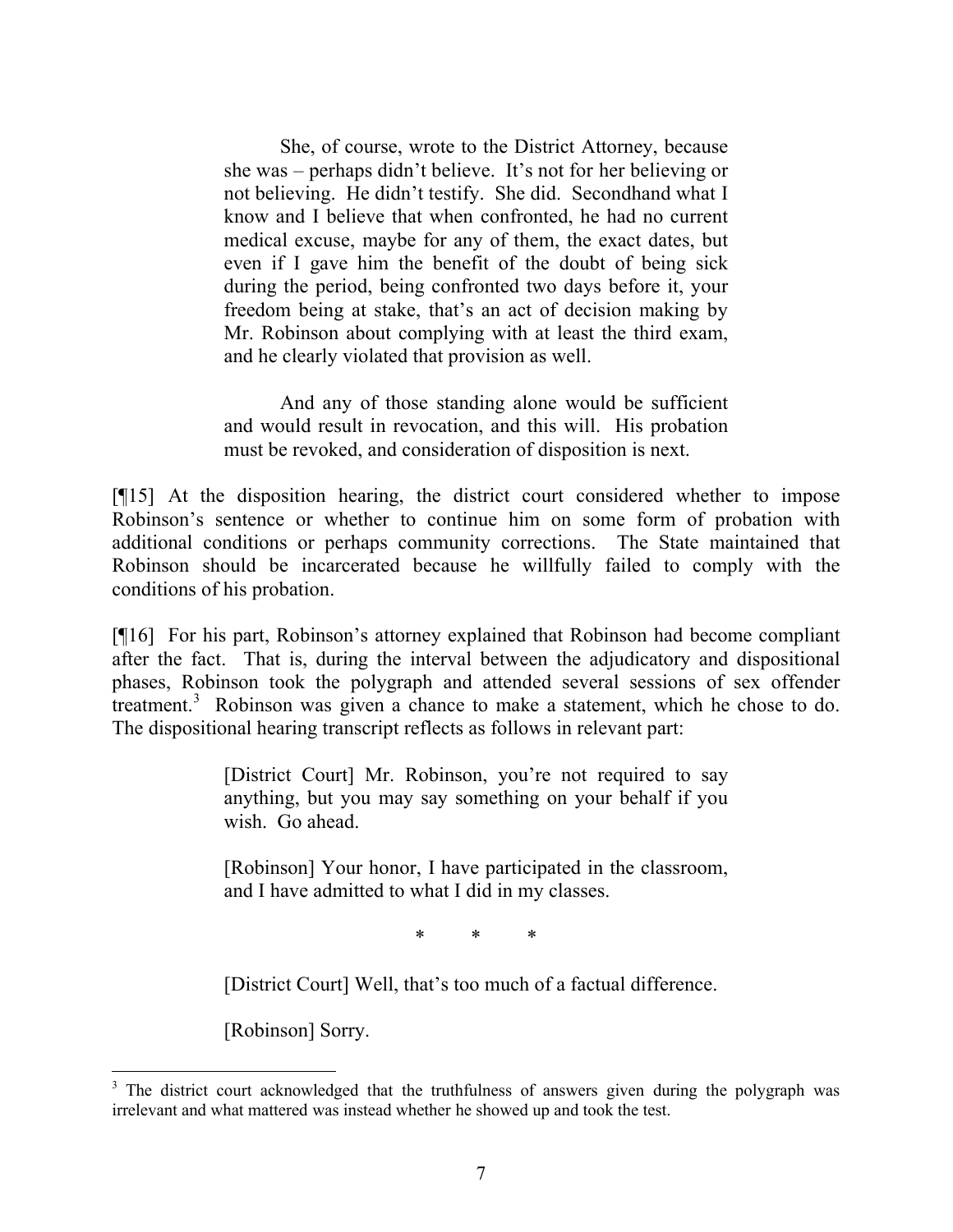[District Court] He just said he's admitted --

[Robinson] Yes, I have.

[District Court] -- misconduct, sexual misconduct, sexual battery.

[Robinson] Yes, I have.

[¶17] The district court asked the State if what Robinson said was true. The prosecutor quickly investigated the claim, and informed the district court that "neither in treatment nor during the polygraph testing did Mr. Robinson make any admissions." The district court asked Robinson if he had anything further to say, to which Robinson said he could prove his admission during the classes. The district court responded, saying "Why don't you just admit to me right now, Mr. Robinson, so I know what you did, and so do they." Robinson admitted to his conduct, and again stated he made these admissions in his sex offender classes. He then tried to explain that he did not understand the polygraph process.

[¶18] The district court remarked that if he did not understand something about the process, he could have simply asked for clarification. In the end, the district court felt that Robinson had "sandbagged" from the time he entered the no contest plea, and that no further chances at probation were warranted.

[¶19] In sum, the district court concluded that Robinson had violated both the polygraph and employment conditions of his probation. Based upon these willful violations, and his unsuitability for supervision, Robinson's probation was revoked and the suspended sentences were imposed. He then timely perfected this appeal.

## **DISCUSSION**

[¶20] W.R.Cr.P. 39 governs probation revocation proceedings. We recently reaffirmed that

> [t]he proceedings for probation revocation consist of a twopart process. The first part, the adjudicatory phase, requires the district court to determine by a preponderance of the evidence whether a condition of probation was violated. The second, dispositional phase, is triggered only upon a finding that a condition of probation was violated. In this phase, the district court must deliberate not only upon the violation, but also the reasons the conditions were originally imposed and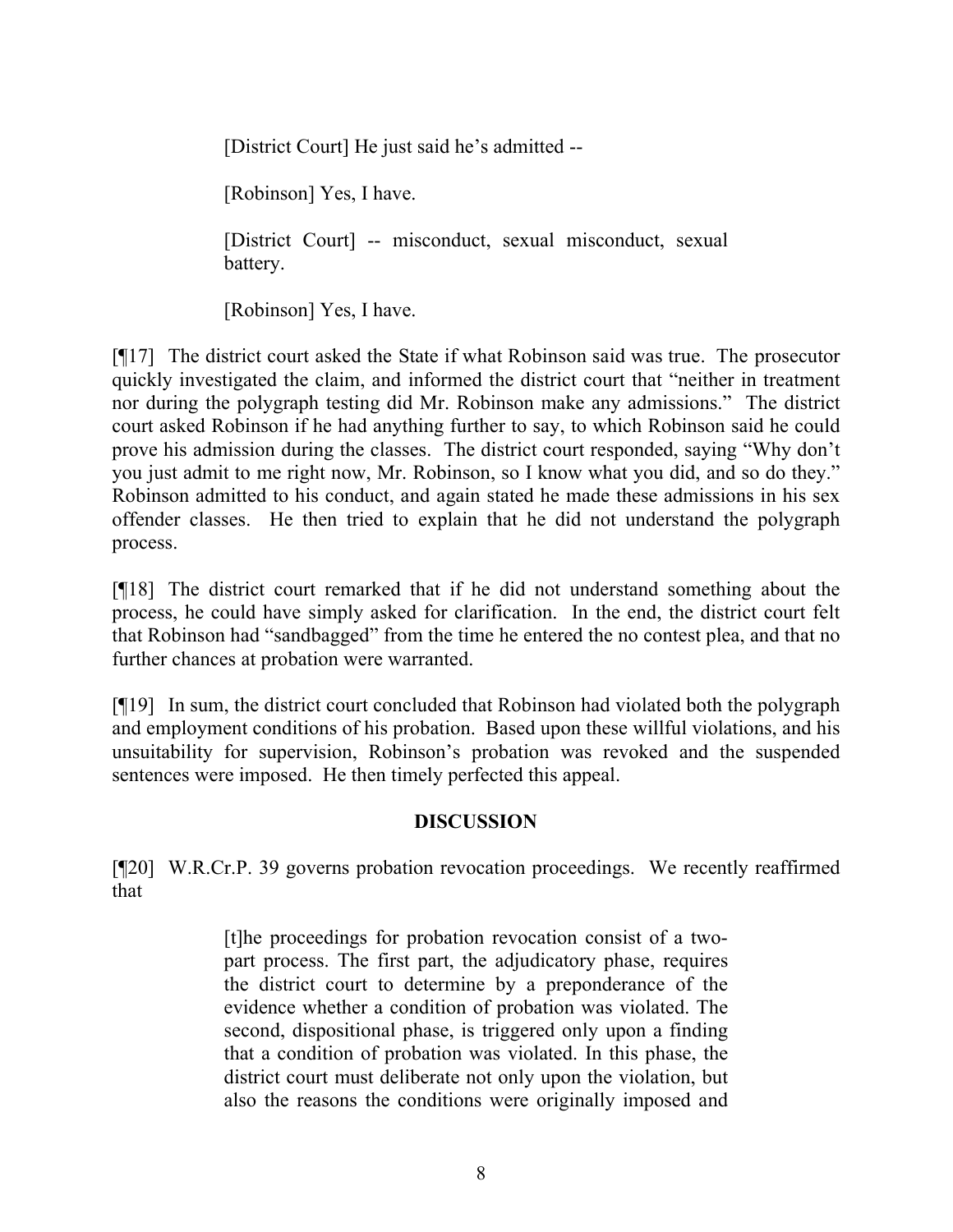the circumstances surrounding the violation. After consideration of all these factors, the district court must then determine the appropriate consequences of the probationer's violation. In addition to the requirements of W.R.Cr.P. 39, we have said that in order to revoke probation for the violation of a condition of probation not involving the payment of money, the violation must either be willful or threaten the safety of society. The willfulness of a probationer's violation is addressed during the dispositional phase.

*Miller v. State*, 2015 WY 72, ¶ 8, 350 P.3d 742, 745 (Wyo. 2015) (citations and quotation marks omitted).

[¶21] Robinson argues that the district court erred in both the adjudicatory and dispositional phases of the probation revocation process. We will address his issues dealing with the adjudicatory hearing first, and then follow up with his complaint as to the dispositional phase.

## *Determination of Probation Violation during the Adjudicative Phase*

[¶22] Robinson frames his first issue in such a way as to suggest that the district court's reason for finding a probation violation was based upon his failure to admit the sexually inappropriate conduct, in addition to his failure to take a polygraph. Robinson's version of the decision veers off course.

[¶23] As noted above, after carefully reviewing the record, we conclude that the district court determined by a preponderance of the evidence that two separate conditions of probation had been violated—Robinson failed to establish employment and did not take a polygraph. *See supra*, ¶14. The district court did not find that a condition of probation had been violated because of Robinson's failure to admit his conduct.

[¶24] This is not a situation, as Robinson suggests, like that in *Neidlinger v. State*, 2007 WY 204, 173 P.3d 376 (Wyo. 2007). There the defendant pled no contest to one count of indecent liberties with a minor. *Id. at* ¶ 3, 173 P.3d at 377. The probation conditions included requirements that the defendant participate in the intensive supervised probation program, submit to a sex offender evaluation and successfully complete a sex offender treatment program. *Id.* at ¶ 4, 173 P.3d at 377. During his probation, the defendant refused to admit any inappropriate sexual behavior to a sex offender therapist. As a result, the therapist would not provide sex offender treatment. *Id.* The State filed a petition to revoke Neidlinger's probation for failure to participate in sex offender treatment, and the district court revoked, reasoning that because he failed to admit any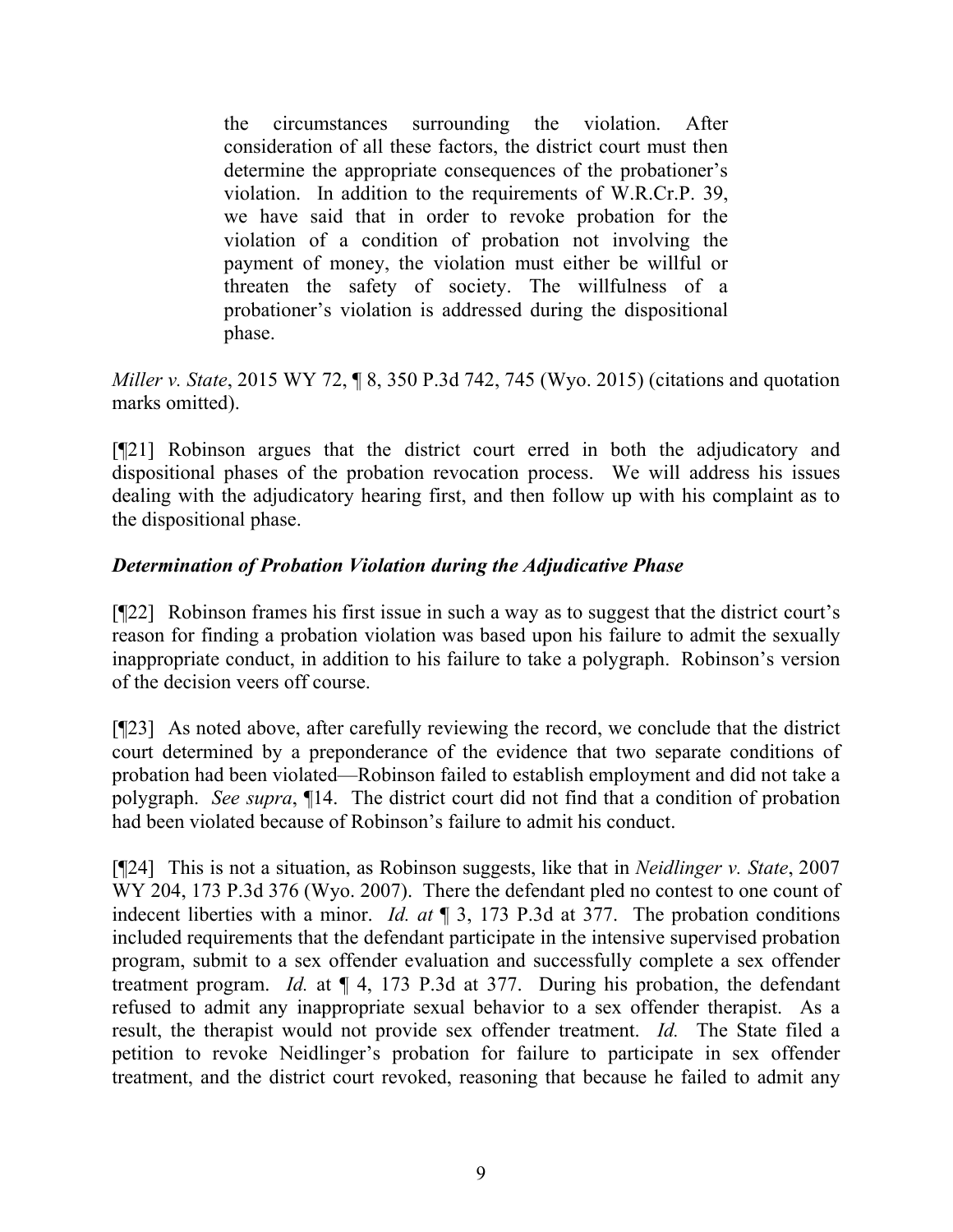sexual misconduct, the defendant effectively failed to comply with the requirement that he submit to a sex offender evaluation. *Id.* at ¶ 7, 173 P.3d at 378.

[¶25] On appeal, we concluded that admission of criminal conduct was not a condition of probation, and that therefore the district court had abused its discretion. *Id.* at ¶ 11, 173 P.3d at 379. We explained:

> . . . The probationary condition at issue simply required Neidlinger to "submit to and pay for a sex offender evaluation by a sex offender counselor approved of by the probation agent." While the district court certainly could have conditioned Neidlinger's probationary status on Neidlinger's admission of criminal conduct to the sex offender evaluator, it did not expressly do so. By requiring Neidlinger to admit criminal conduct as part of the evaluation, the district court extended the probationary condition beyond its express language.

> Further, there is no indication in the record that Neidlinger was ever advised he would have to admit to criminal conduct in order to fulfill that condition. As a matter of due process, a probationer must know and understand what is expected of him in order to maintain his probationary status. Otherwise, an alleged violation cannot be considered willful as required under law to justify a probation revocation.

> In this case, Neidlinger never admitted to the criminal conduct underlying his conviction. Under the circumstances, it is unreasonable to assume that Neidlinger would reverse course without express direction from the district court. Without such express direction, we believe Neidlinger could not have anticipated the district court's construction of the term "submit." Given the state of affairs, Neidlinger's failure to admit to criminal conduct cannot be considered a willful violation of a condition of probation.

> We find Neidlinger complied with the condition of probation that he submit to a sex offender evaluation. He met with Mueller, the probation officer's chosen sex offender counselor, on two separate occasions. Mueller testified at the revocation hearing that he completed a sex offender evaluation on Neidlinger. We understand the district court's frustration that the evaluation did not go as it envisioned, but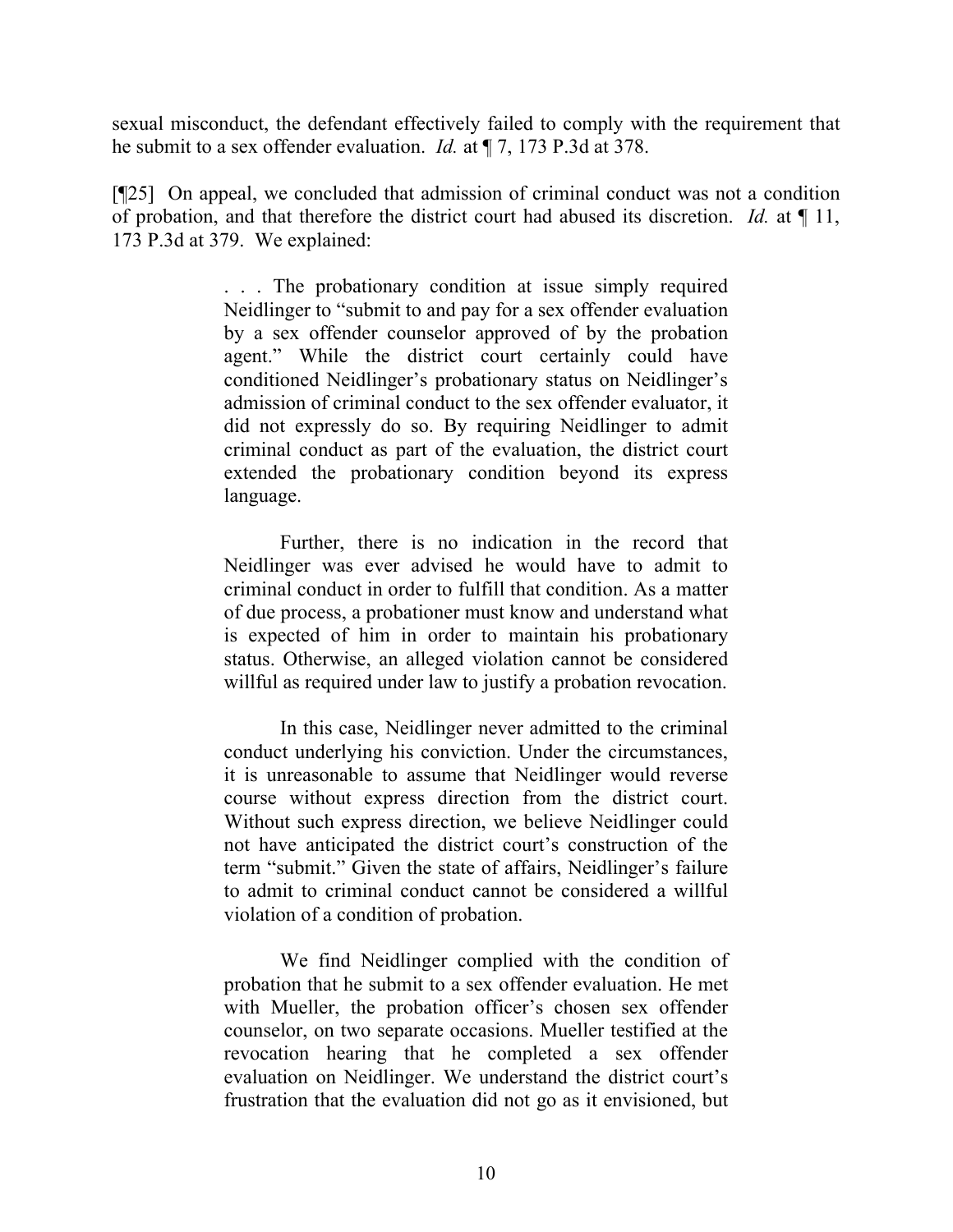the evaluation was consistent with the requirements of Neidlinger's probation.

*Id.* at ¶¶ 11-14, 173 P.3d at 379 (citations omitted).

[¶26] The circumstances here are distinguishable. The express terms of Robinson's probation required him to submit to a polygraph and to also maintain employment. *See supra*, ¶5. All Robinson had to do was submit to the test. He did not have to admit to any of the conduct supporting the offenses to which he pled no contest, and he did not have to pass the polygraph.<sup>4</sup> See Johnson v. State, 6 P.3d 1261, 1263-64 (Wyo. 2000). Instead he failed to keep three testing appointments and produced no medical documentation to explain why he had failed to comply. Simply put, this situation is not similar to *Neidlinger*. 5

[¶27] Requiring Robinson to take the polygraph was not a pointless exercise. As we noted in *Johnson*, although he was not required to test truthful on the examination, if he did so while denying misconduct, the probation agent would know that it was pointless to continue to encourage him to participate in sex offender therapy. On the other hand, if he failed, the agent would know that it was worthwhile to continue to encourage him to own up to his misconduct and engage in therapy.

[¶28] Robinson also failed to show that he was employed when all he had to do was provide documentation to his probation agent. By failing to do so, he also failed to confirm that he was gainfully employed and therefore in compliance with that condition of his probation.

[¶29] Adhering to our standard of review in cases dealing with probation revocation, *see Miller*,  $\P$  10, 350 P.3d at 745, we find that the district court did not abuse its discretion in determining that revocation was warranted because Robinson had violated conditions of probation.

# *Admission of Hearsay Evidence during the Adjudicative Phase*

l

[¶30] Robinson also argues that the district court erred in admitting hearsay evidence during the adjudicative phase. Robinson contends that hearsay statements of the

<sup>4</sup> After oral argument, Robinson filed a *Notice of Additional Authority* pursuant to W.R.A.P. 7.04, bringing to the Court's attention the federal case of *United State v. Von Behren*, 822 F.3d 1139 (10<sup>th</sup> Cir. 2016). In *Von Behren*, the Tenth Circuit held that it was a violation of the defendant's Fifth Amendment privilege against self-incrimination when a condition of his supervised release required him to take a polygraph and answer specific questions about past sexual history that was not relevant to the actual charges pled to. There is no such requirement in this case, and *Von Behren* therefore is distinguishable.

<sup>&</sup>lt;sup>5</sup> Indeed, even the district court fairly implied that *Neidlinger* would forbid a revocation based upon something not agreed to as an express term of probation. *See supra*, ¶14.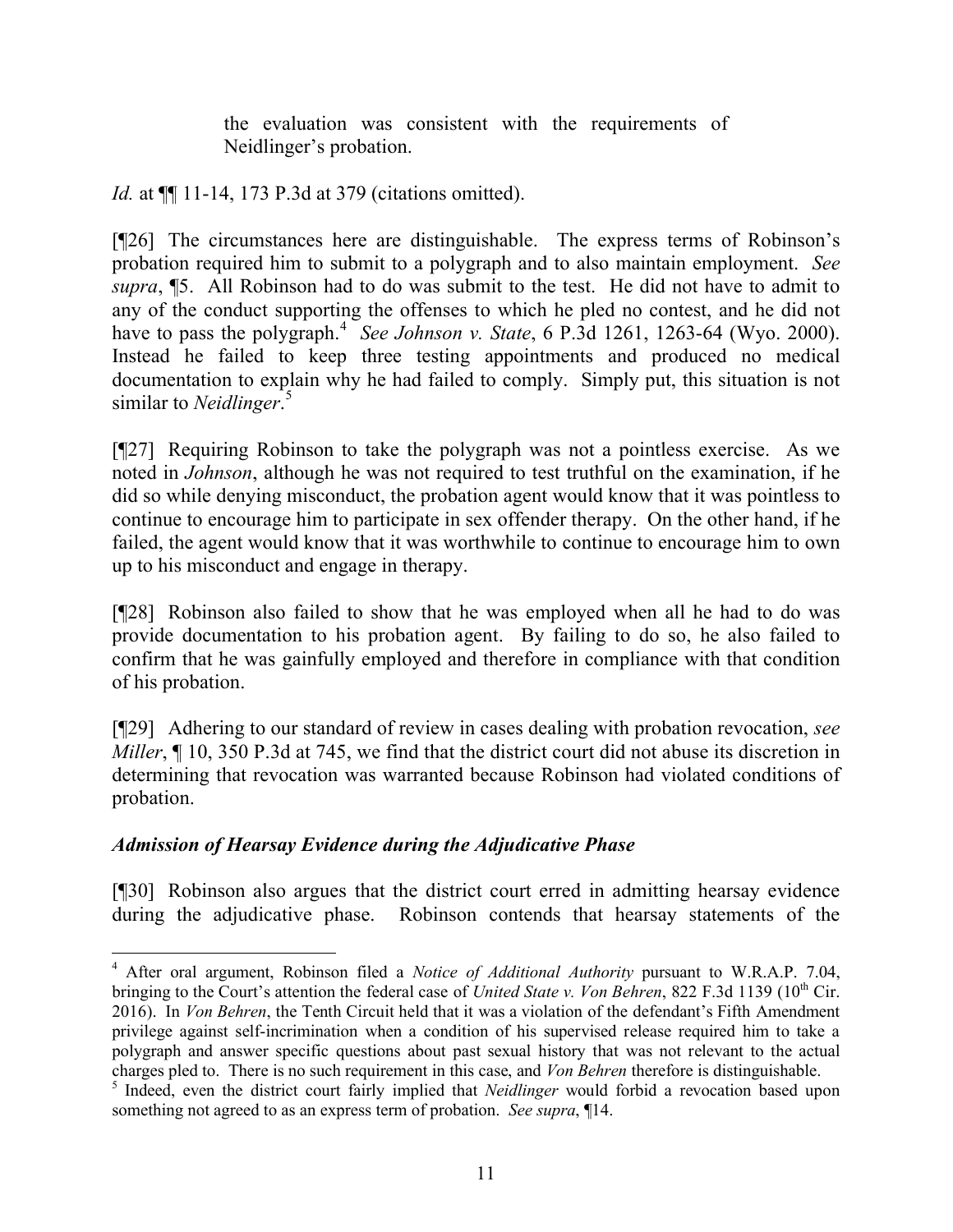employee at the grocery store where he supposedly worked was the basis for the finding that he failed to maintain employment, and that his probation was improperly revoked because revocation cannot be based solely upon hearsay.<sup>6</sup>

[¶31] Because Robinson did not object to the hearsay, our review is for plain error. "Plain error exists when: 1) the record is clear about the incident alleged as error; 2) there was a transgression of a clear and unequivocal rule of law; and 3) the party claiming the error was denied a substantial right which materially prejudiced him." *Young v. State*, 2016 WY 70, ¶ 13, 375 P.3d 792, 796 (Wyo. 2016) (citations omitted). This Court has explained that "[u]nder the plain error standard of review, we reverse a district court's decision only if it is so plainly erroneous that the judge should have noticed and corrected the mistake even though the parties failed to raise the issue." *Id.* at ¶ 14, 375 P.3d at 796. "Stated another way, plain error is a clear or obvious error that should have been readily apparent to the district judge, such that failure to object would not deprive the court of a reasonable opportunity to correct it." *Id.* (citations and quotation marks omitted).

[¶32] Robinson's complaint centers upon a small segment of Ms. Perryman's testimony during the adjudicative hearing. As we have noted, Ms. Perryman explained that after requesting and not receiving documentation from Robinson to confirm his employment, she went above and beyond to verify whether Robinson was indeed employed or not. She testified, without objection, that she called the grocery store where Robinson allegedly worked, and the human resources hiring manager informed her that no one by Robinson's name had ever been employed there. *See supra*, ¶13.

[¶33] The first prong of the plain error test is satisfied because the record clearly reflects Ms. Perryman's testimony about her conversation with the hiring manager at the grocery store. The second prong requires proof of a transgression of a clear and unequivocal rule of law. With regard to the use of hearsay evidence in the adjudicatory phase of the probation revocation process, the Wyoming Rules of Criminal Procedure provide:

> Hearing. – At the hearing upon the petition for revocation of probation, the state must establish the violation of the conditions of probation alleged in the petition by a preponderance of the evidence.

> (A) The probationer shall have the right to appear in person and by counsel, to confront and examine adverse witnesses, and at the dispositional stage to make a statement in mitigation of revocation.

<sup>&</sup>lt;sup>6</sup> This claimed error would not address the other basis for revoking probation, that Robinson willfully failed to take a polygraph exam. This violation may have been sufficient if stood alone.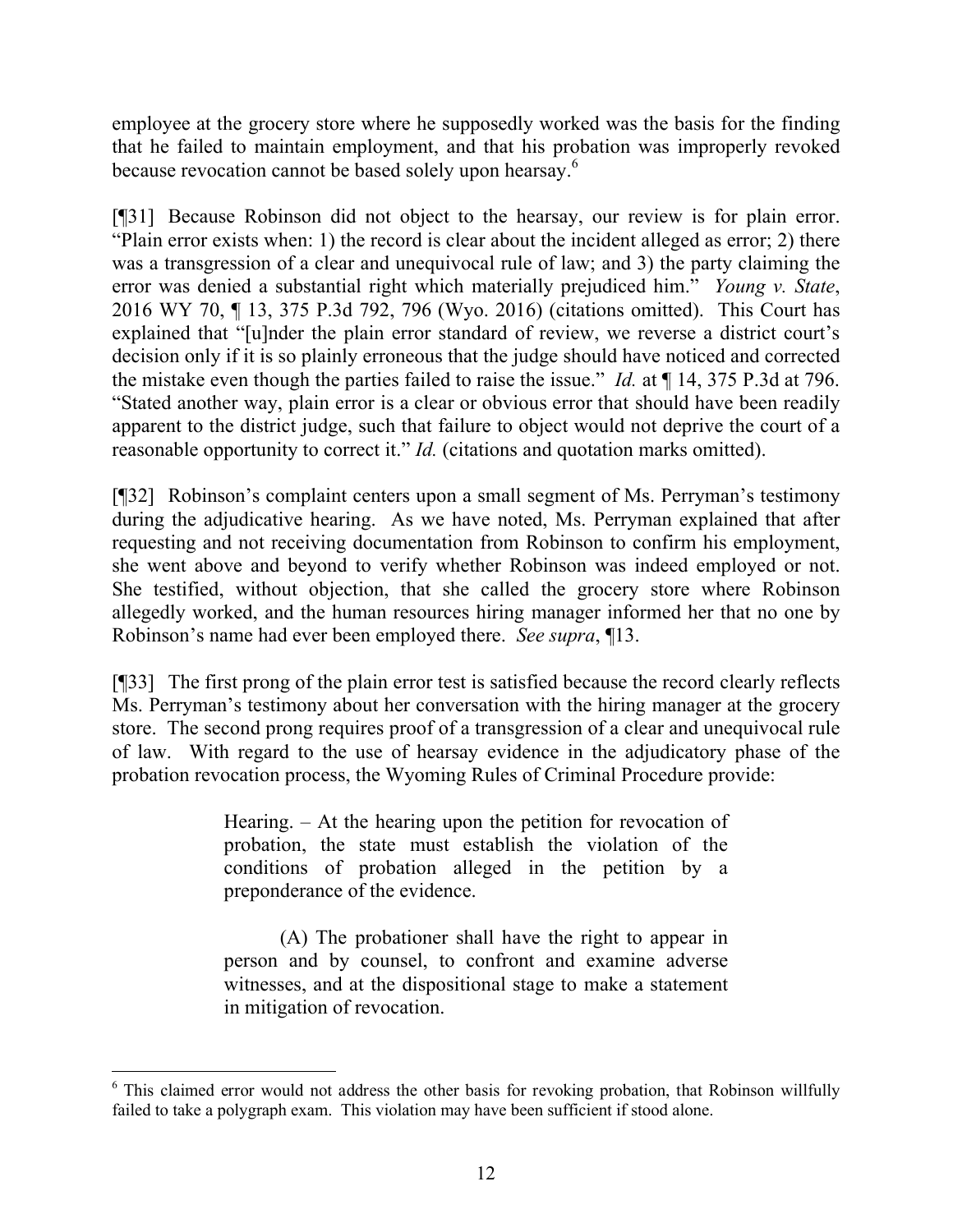(B) The Wyoming Rules of Evidence shall apply to the adjudicative phase of probation revocation hearings; however, hearsay that is probative, trustworthy and credible may be received into evidence. The Wyoming Rules of Evidence do not apply to the dispositional stage.

#### W.R.Cr.P  $39(a)(5)(A)$ -(B).

[¶34] Our longstanding case law on the matter is fairly consistent with the current rule, although part of our precedent needs updating to conform with rule changes. In 1981, this Court explained that the law governing probation revocation is controlled by the Fourteenth Amendment right to due process, as well as by Wyoming statute and case law. *Mason v. State*, 631 P.2d 1051, 1055 (Wyo. 1981). We relied on the United States Supreme Court's pronouncements that the Fourteenth Amendment requires a probationer be given a hearing before his probation may be revoked. *Id.* Although a probation revocation proceeding is not a criminal prosecution and thus does not give rise to the full panoply of rights available under the Sixth Amendment, it may nevertheless result in a loss of liberty and therefore triggers the fundamental protections of the due-process clause of the Fourteenth Amendment. *Id.* Consequently, due process requires that defendants in probation revocation cases be provided a two-part hearing. The first part is to determine if there are facts proving a violation of probation conditions, and the second part is to determine whether in light of a proven violation the probation should be revoked. *Id.* Regarding the use of hearsay evidence during such a proceeding, this Court reasoned:

> It is impossible for the defendant to test the accuracy and truth of the State's witnesses if they are not at the hearing to give their testimony. . . . Both the defendant and the social system have a stake in making sure the factual determination in a revocation hearing is not an arbitrary one but is based on facts which pass the *Morrissey*, truth-seeking test of crossexamination. In this case the only evidence presented was in the form of hearsay which the defense was unable to test and verify. This was a clear violation of the appellant's right to due process. The State must make a good-faith attempt to produce the witnesses at a probation- or parole-revocation hearing or else show cause why they cannot appear. If for some valid reason a witness is unavailable, whether or not the information may be introduced through hearsay will be determined by the use of a balancing test. This test will weigh the defendant's interest in confronting and cross-examining the witnesses against him with the practical difficulties of producing the witness.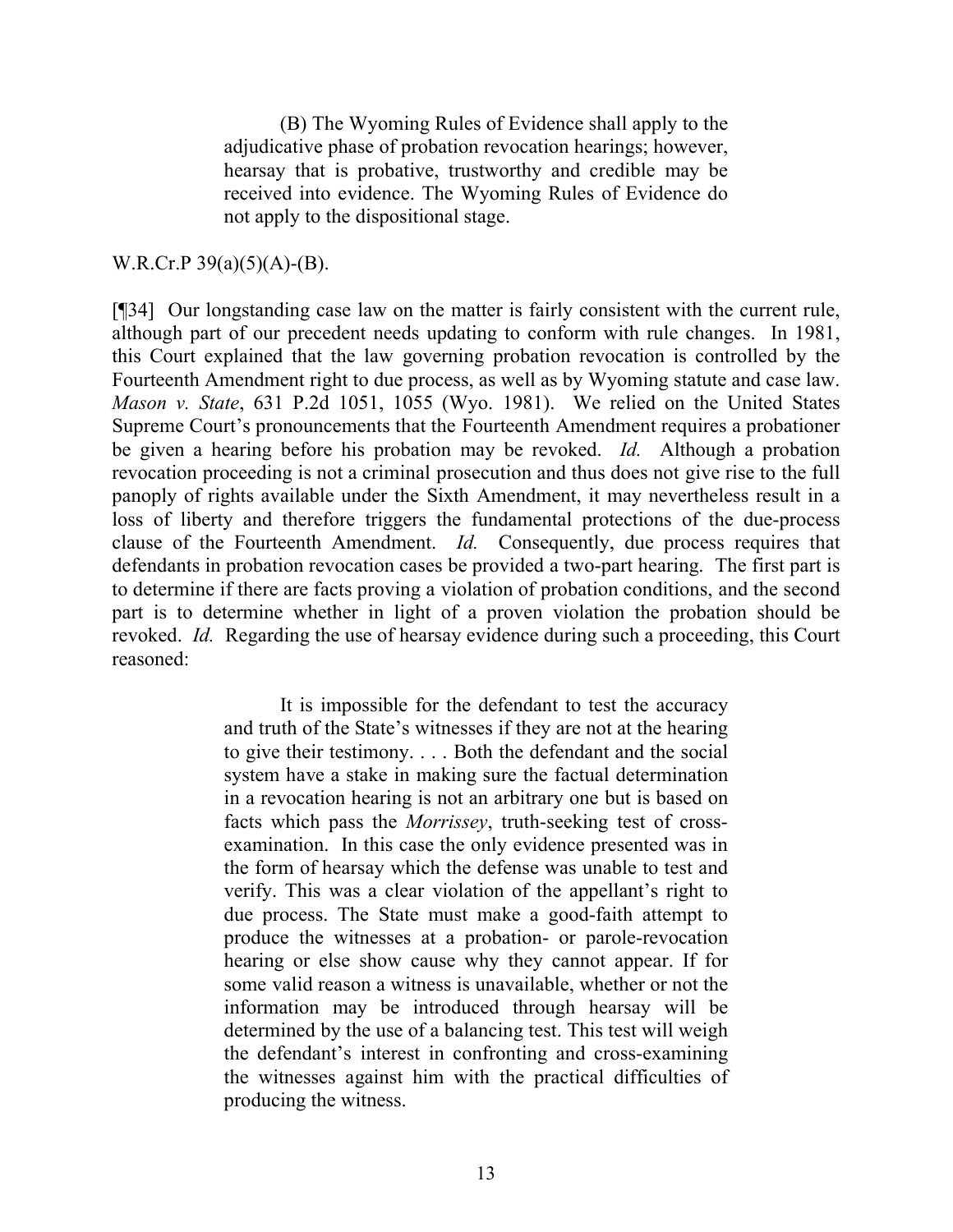*Id.* at 1056 (citations omitted).

l

[¶35] Ten years later, in *Swackhammer v. State*, we reaffirmed the pronouncements of *Mason* that there is a conditional right to confront witnesses adverse to the probationer, because that right is not as strong as it is in a criminal proceeding and therefore the admission of hearsay evidence without confrontation of witnesses is not categorically barred in revocation proceedings. 808 P.2d 219, 223 (Wyo. 1991). This Court stated that "(1) probation revocation may not be based solely on the use of hearsay evidence; and  $(2)$ if hearsay evidence is admitted, the trial court must apply the indicated balancing test before receiving such evidence." *Id.*<sup>7</sup>

[¶36] When *Mason* and *Swackhammer* were decided, there was no Wyoming Rule of Criminal Procedure governing these evidentiary issues in probation revocation proceedings. In 1992, however, the rules were amended and the following was added to W.R.Cr.P. 39(a)(5)(B): "The Wyoming Rules of Evidence shall apply to the adjudicative phase of probation revocation hearings, but not to the dispositional stage." W.R.Cr.P. June 1992 Revised Edition; *see also Order Amending Rules . . . 39 . . . Wyoming Rules of Criminal Procedure* dated July 22, 1993.

[¶37] In the 1996 case of *Mapp v. State*, this Court again explained the two-part process for probation revocation, and went on to recap the pronouncements of our precedent:

> The process due a probationer at the adjudicatory stage is found in W.R.Cr.P. 39 and case law. This includes the right to disclosure of the evidence against the defendant, the right to call witnesses and present documentary evidence, and the conditional right to confront and cross-examine adverse witnesses. The determination of whether the defendant violated his release agreement must be based on verified facts.

> Thus, in *Mason*, and later in *Swackhammer*, we held that probation revocation may not be based solely on the use of hearsay evidence. In both cases, the hearsay evidence admitted by the district court directly affected the

<sup>7</sup> The State also had an argument based on *Swackhammer*. It contended that all that was required to support a revocation of probation was "the court's conscientious judgment, after hearing the evidence, that a violation of probation has occurred." This is a direct quote from *Swackhammer*. 808 P.2d at 224. However, as discussed below, our rules of criminal procedure have been amended, and the version of Rule 39(a)(5) in effect now and at the time of these proceedings required the State to "establish the violation of the conditions of probation alleged in the petition by a preponderance of the evidence," which now sets our standard of review.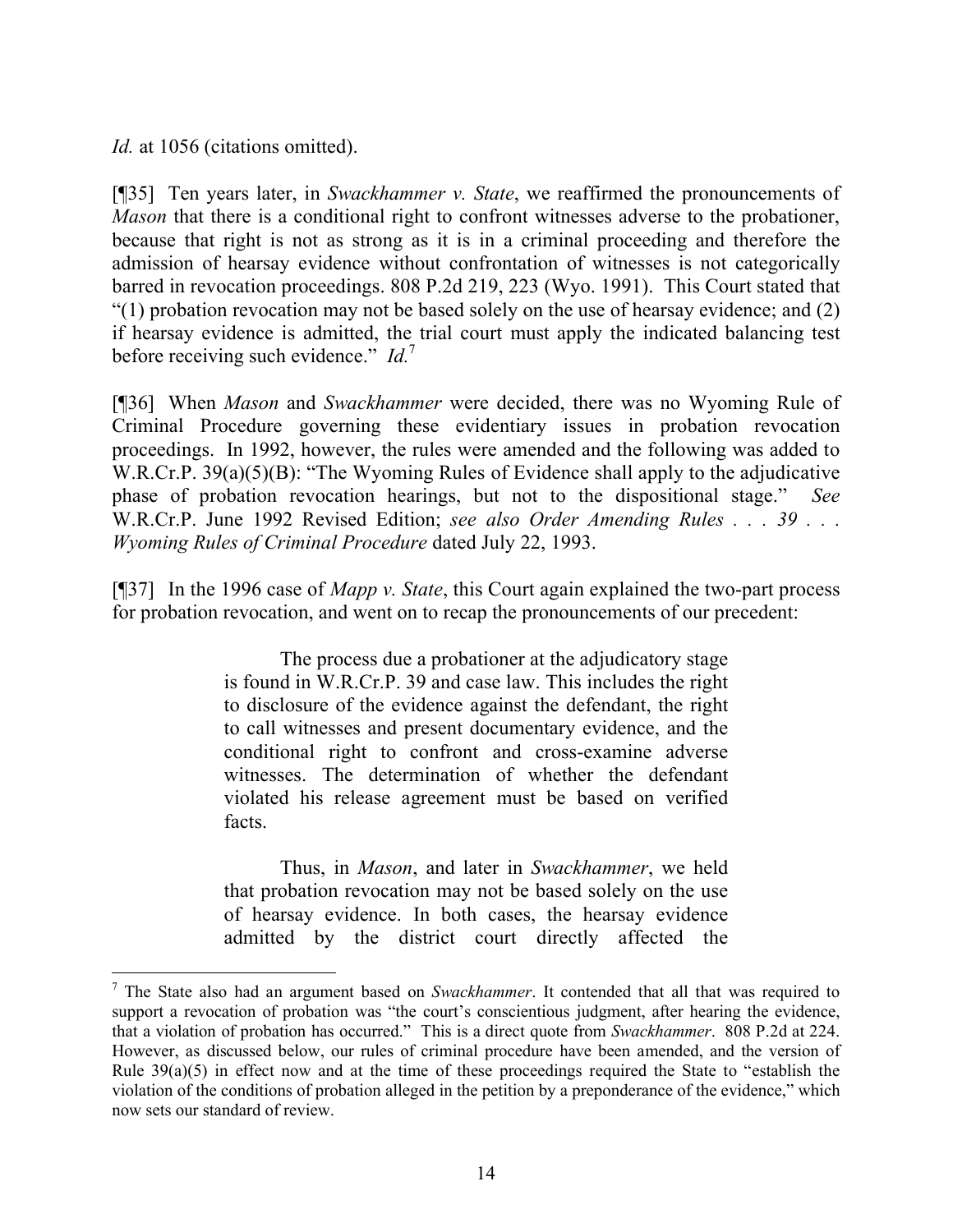probationer's ability to confront witnesses at the adjudicatory stage of the proceeding. In these cases, we determined that before hearsay evidence is admitted at the adjudicatory stage, the court must conduct a balancing test to weigh the need of petitioner to confront the witness against the practical difficulty of producing the witness at the hearing.

*Mapp v. State*, 929 P.2d 1222, 1226 (Wyo. 1996) (citations and quotation marks omitted); *see also Gailey v. State*, 882 P.2d 888, 891 (Wyo. 1994).

[¶38] In 2001, the current version of W.R.Cr.P. 39(a)(5), which we quoted above, was adopted. *See supra*, ¶33. The current version changed the law, as the balancing test set out in *Mason* and *Swackhammer* was replaced with a test that allows hearsay that is probative, trustworthy and credible to be received. While the rule that probation revocation may not be based solely on the use of hearsay remains, the test for admitting hearsay evidence has been altered. Under the current Rule  $39(a)(5)(B)$ , if the proffered hearsay evidence is determined to be probative, trustworthy and credible, there is no need to conduct a good cause balancing test, as reliability constitutes good cause. *See* 6 Wayne R. LaFave et al., *Criminal Procedure* § 26.10(c) (4th ed., updated Dec. 2015)).

[¶39] Robinson did not object to the hearsay evidence, and as a result, the district court did not have an opportunity to expressly find whether it was probative, trustworthy and credible under W.R.Cr.P.  $39(a)(5)(B)$ . In any event, although the district court may have relied to some extent upon the hearsay statement, there was also direct evidence of noncompliance. As we have already described, *see supra,* ¶¶8-13, Ms. Perryman testified that Robinson failed to submit to a polygraph and also failed to confirm his employment after she requested him to do so. This testimony was not hearsay, but was instead based upon her personal knowledge. $8$ 

[¶40] The district court did not transgress a clear and unequivocal rule of law. Consequently, Robinson cannot establish the second prong of the plain error test.

<sup>&</sup>lt;sup>8</sup> We also point out the unfairness of a failure to object followed by a complaint on appeal that there was inadequate proof of the trustworthiness of a hearsay statement. Robinson complains that the probation agent did not testify as to certain details, such as the name of the employee she spoke to, that person's title, etc. We have no way of knowing what details the probation agent could have provided if there had been an objection. This kind of unfairness has led other courts to refuse plain error review when there has been no objection to foundation of testimony later challenged on that basis on appeal. *State v. Honsinger*, 386 S.W.3d 827, 829 (Mo. App. 2012) (court would not review for plain error when appellant did not object to qualifications of police officer to administer horizontal gaze nystagmus test); *People v. Sparks*, 780 N.E.2d 781, 784 (Ill. App. 2002) (court would not review admission of evidence that devices used to measure distances were accurate due to the lack of a foundation objection at trial). However, we will leave this issue for another case.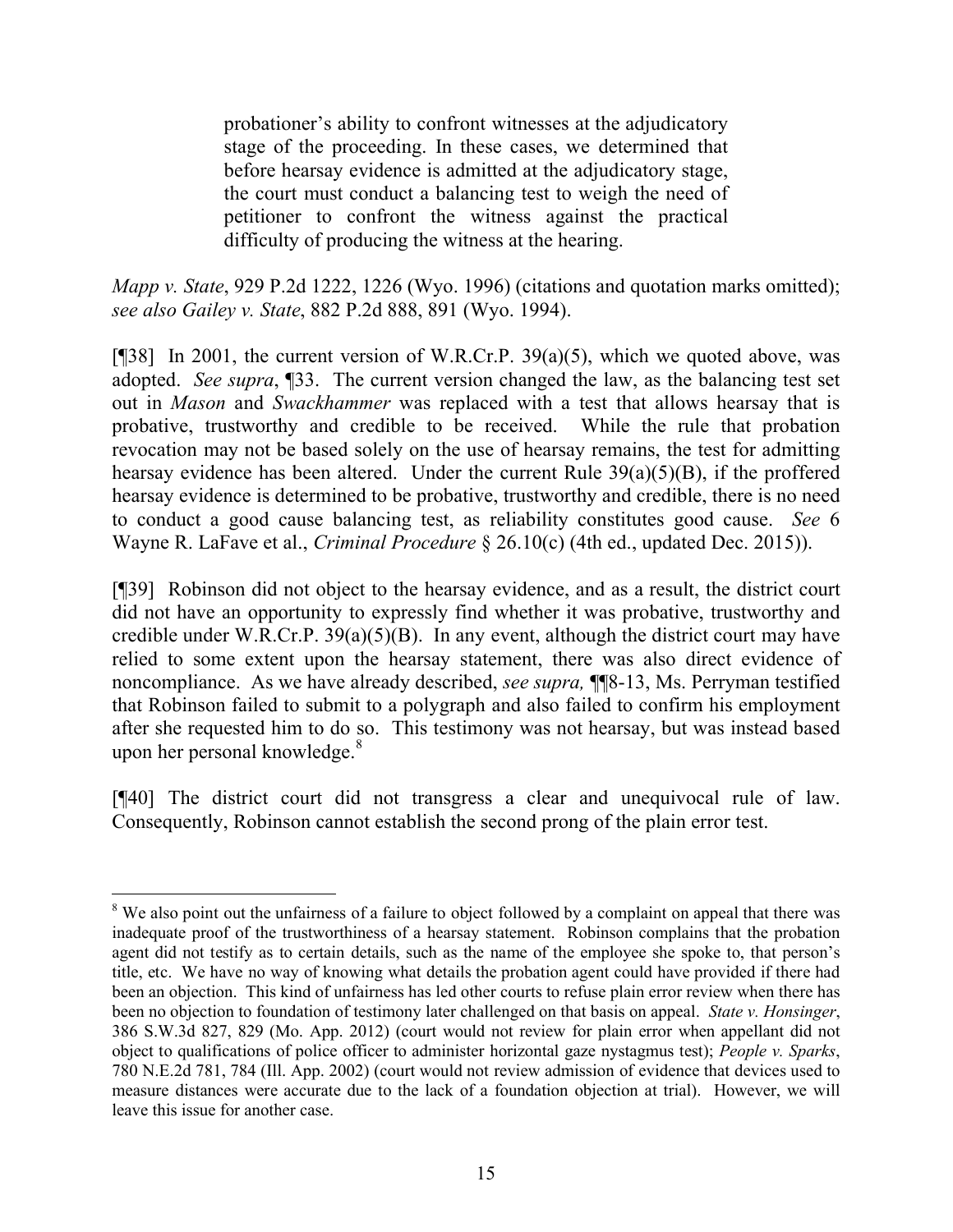## *Declining to Reinstate Probation during the Dispositional Phase*

[¶41] In his final issue, Robinson says the district court erred by not reinstating his probation because he would not admit to improper conduct underlying the offenses to which he pled. Our review of the record again contradicts his claim.

[¶42] At the dispositional hearing, Robinson chose to exercise his right to make a statement in mitigation, although he did not have to do so. W.R.Cr.P.  $39(a)(3)(B)$ (probationer is not required to make a statement, any statement he makes may be used against him); W.R.Cr.P.  $39(a)(5)(A)$ . When a defendant does choose to make a statement, he has the opportunity to make a misrepresentation. This is what the State claimed Robinson did – he misrepresented that he had admitted his conduct. *See supra*, ¶¶16-17. If the statement had been true, perhaps this could have been a mitigating factor which might have led the court to reinstate probation.

[¶43] After concluding that it had been lied to, the district court admonished Robinson for doing so, and found that he had amply demonstrated that he would not comply with his conditions of probation, and decided that imposing his suspended sentences was appropriate to protect the public. The State had proven that Robinson failed to take a polygraph, and at the very least had failed to show that he had maintained employment, if he had not in fact lied outright to the probation officer. Given a chance to apologize for or explain these failures, Robinson chose instead to tell what the judge concluded was a lie, which could not have helped his claim that he could be supervised. *See Edrington v. State*, 2008 WY 70, ¶ 7, 185 P.3d 1264, 1266-67 (Wyo. 2008).

[¶44] A determination to revoke probation and impose a sentence is discretionary, and this Court will not interfere with such a ruling unless the record shows a clear abuse of discretion. *Miller*, ¶ 10, 350 P.3d at 745. "Although the district court's decision must be based upon verified facts and the defendant must be afforded due process, all that is necessary to uphold a district court's decision to revoke probation is evidence that it made a conscientious judgment, after hearing the facts, that the defendant willfully violated a condition of his probation." *Id.*

[¶45] The determination of whether a probationer's violation of a probation condition was willful is a question of fact, and we will uphold a district court's factual findings unless they are clearly erroneous. This Court has explained:

> Because the trial court heard and weighed the evidence, assessed witness credibility, and made the necessary inferences and deductions from the evidence, the trial court's factual findings are not disturbed on appeal unless they are clearly erroneous, and the evidence is viewed in the light most favorable to the trial court's determination.